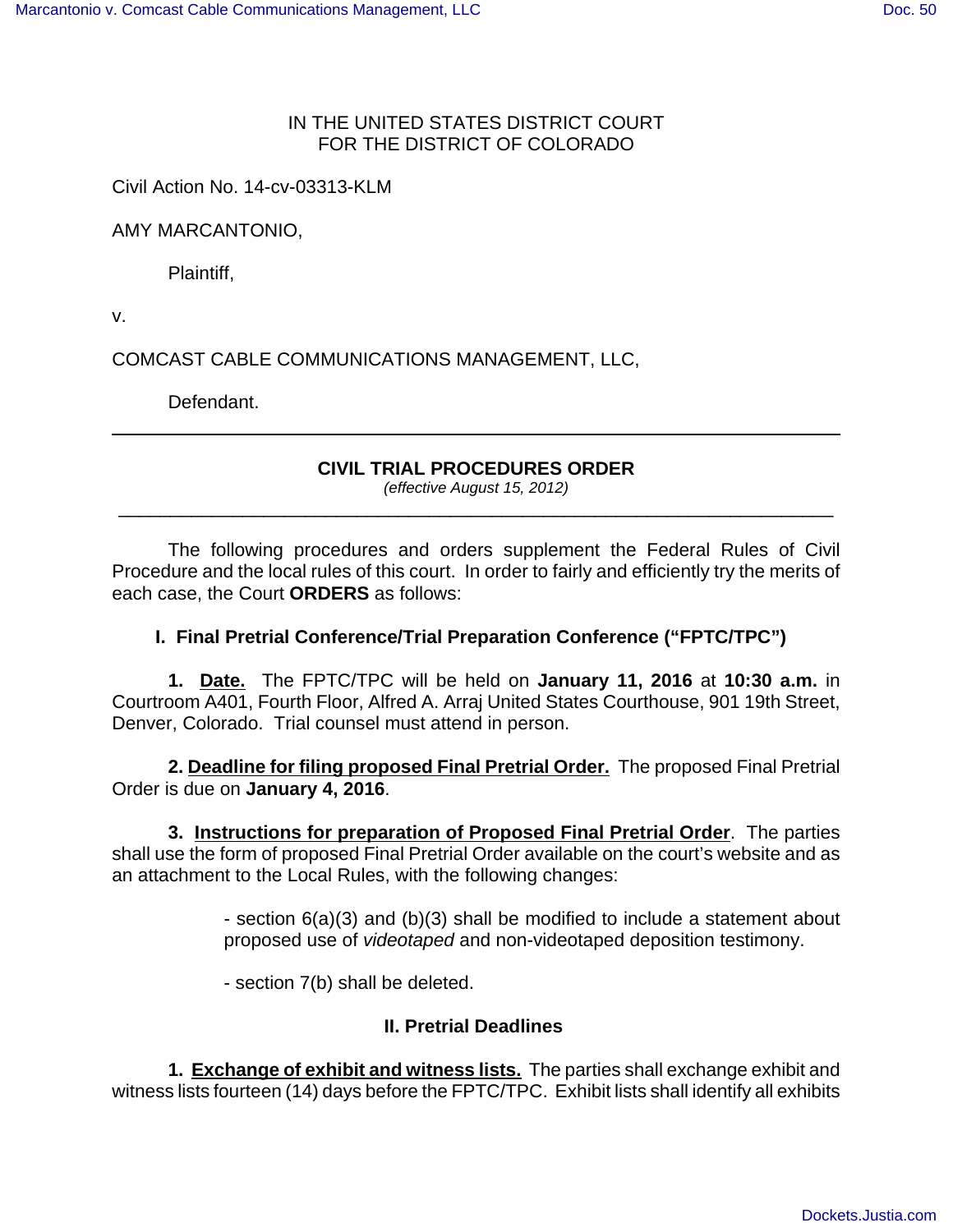by Bates numbers. Witness lists shall identify "will call" witnesses and "may call" witnesses.

**2. Objections to exhibits and witnesses.** The parties shall file all objections to exhibits and witnesses three (3) days before the FPTC/TPC.

**3. Trial briefs.** The parties may file Trial Briefs ten (10) days before trial.

**4. Motions in limine.** Motions in limine are discouraged. Instead, the parties may flag evidentiary issues in their trial briefs. Motions to exclude expert testimony shall be filed thirty (30) days after the rebuttal expert witness disclosure deadline set forth in the scheduling order.

**5. Proposed findings of fact and conclusions of law.** In trials to the Court, the parties shall file proposed Findings of Fact and Conclusions of Law five (5) court business days before trial.

**6. Proposed jury instructions.** In jury trials, the parties shall file proposed jury instructions ten (10) days before trial. Proposed jury instructions shall be in WordPerfect or Word format and include citations of relevant authority in footnotes.

**7. Special accommodations**. Counsel shall notify my courtroom deputy of any need for special accommodations for any attorney, party or witness, and any need for technological equipment for videoconferencing or electronic presentation of evidence no later than thirty (30) days before trial.

**8. Settlement.** Pursuant to D.C.COLO.LCivR 54.2, counsel must notify the court clerk and my Chambers of a settlement before twelve o'clock noon on the last court business day before the scheduled trial date. The assessment of jury costs may be imposed as a consequence of noncompliance with this instruction.

# **III. First Day of Trial**

**1. Witness lists.** Three copies of each party's witness list shall be provided to the courtroom deputy and one copy to opposing counsel.

**2. Exhibit lists.** Three copies of each party's exhibit list shall be provided to the courtroom deputy and one copy to opposing counsel.

**3. Exhibit notebooks.** Each party shall prepare an exhibit notebook containing original exhibits, properly marked and tabbed, with pages of each exhibit numbered. These notebooks shall be provided to the courtroom deputy. Similar notebooks with exhibit copies shall be provided to the court and to opposing counsel. Exhibits with more than one page shall have each page numbered.

**4. Copies of exhibits for jurors.** In jury trials, each party shall provide notebooks for juror exhibits. Those exhibits which have been stipulated to may be placed in the jurors'